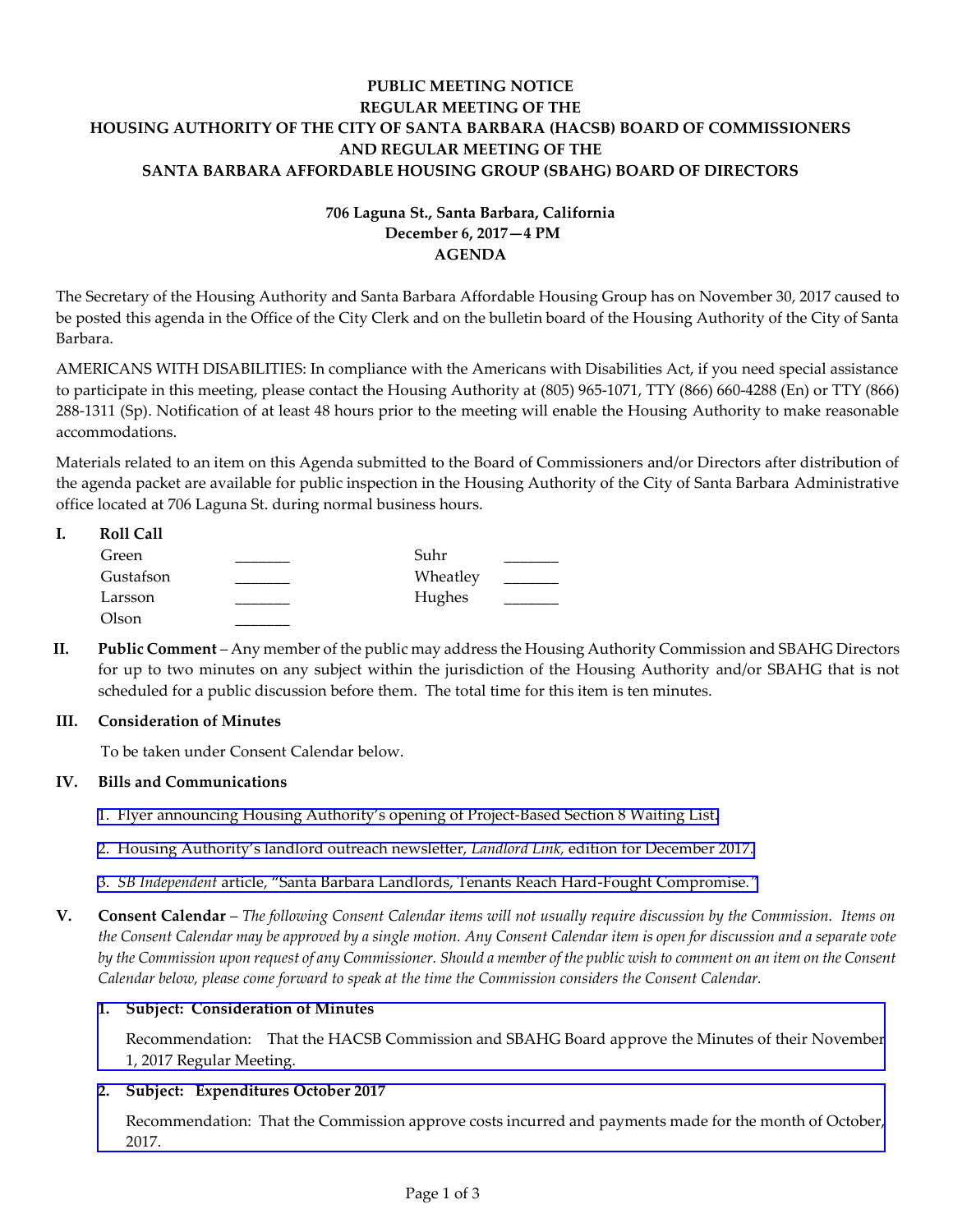### **3. Subject: Investment Report for the Quarter Ended September 30, 2017**

[Recommendation: That the Commission review and order filed the quarterly investment report for quarter](http://hacsb.org/download/meetings_2017/items/12_december/item_V_III_2017_12_06.pdf)  ended September 30, 2017.

# **4. [Subject: Approval of Quarterly Financial Statements for Santa Barbara Affordable Housing Group for the](http://hacsb.org/download/meetings_2017/items/12_december/item_V_IV_2017_12_06.pdf)  Quarter Ended September 30, 2017**

Recommendation: That the Board review and order filed the quarterly financial statements for the quarter ended September 30, 2017.

### **[5. Subject: Approval of Quarterly Financial Statements for HACSB for the Quarter Ended September 30, 2017](http://hacsb.org/download/meetings_2017/items/12_december/item_V_V_2017_12_06.pdf)**

Recommendation: That the Commission review and order filed the quarterly financial statements for the quarter ended September 2017.

### **6. Subject: Approval of Utility Allowance Schedules for Affordable Housing Programs for 2018**

[Recommendation: That the Commission approve Utility Allowance Schedules](http://hacsb.org/download/meetings_2017/items/12_december/item_V_VI_2017_12_06.pdf) for Affordable Housing Programs for 2018.

### **VI. Report of Executive Director**

# **1. Subject: Presentation by Matthew Fienup**

Recommendation: That the Commission receive a presentation by Matthew Fienup, Executive Director of the Center for Economic Research and Forecasting at California Lutheran University, regarding the growing need for affordable housing for low to middle households. This presentation is provided for information only. No action necessary.

### **2. Subject: Ratification of Legal Services Contract for Litigation**

[Recommendation: That the Commission ratify a legal services contract with Price, Postel and Parma for the](http://hacsb.org/download/meetings_2017/items/12_december/item_VI_II_2017_12_06.pdf)  litigation/arbitration matter related to the Master Lease and Purchase Option of Garden Court on De la Vina – 1116 De La Vina Street.

#### **[3. Subject: Section 8 Housing Choice Voucher Funding Update](http://hacsb.org/download/meetings_2017/items/12_december/item_VI_III_2017_12_06.pdf)**

Recommendation: That the Commission receive an update on the Authority's projected HUD funding for the Section 8 program for the 2018 calendar year.

#### **4. Subject: Development Project Update**

Recommendation: That the Commission receive a report on potential and pending development projects. No action is necessary. This is a periodic report provided for information only.

# **5. Subject: Distribution of 2017 Annual Report**

Recommendation: That the Commission receive the publication of the Housing Authority's 2017 Annual Report.

#### **VII. Treasurer's Report**

# **[1. Subject: Approval of Property Management, Villa Santa Fe and Santa Barbara Housing Partnership Budgets](http://hacsb.org/download/meetings_2017/items/12_december/item_VII_I_2017_12_06.pdf)  For the Fiscal Year Ending December 31, 2018**

Recommendation: That the Commission review and approve the budgets for the Authority's Consolidated Property Management and Villa Santa Fe programs for fiscal year ending December 31, 2018.

#### **VIII. Committee Reports** – None

**IX. Unfinished Business** – None